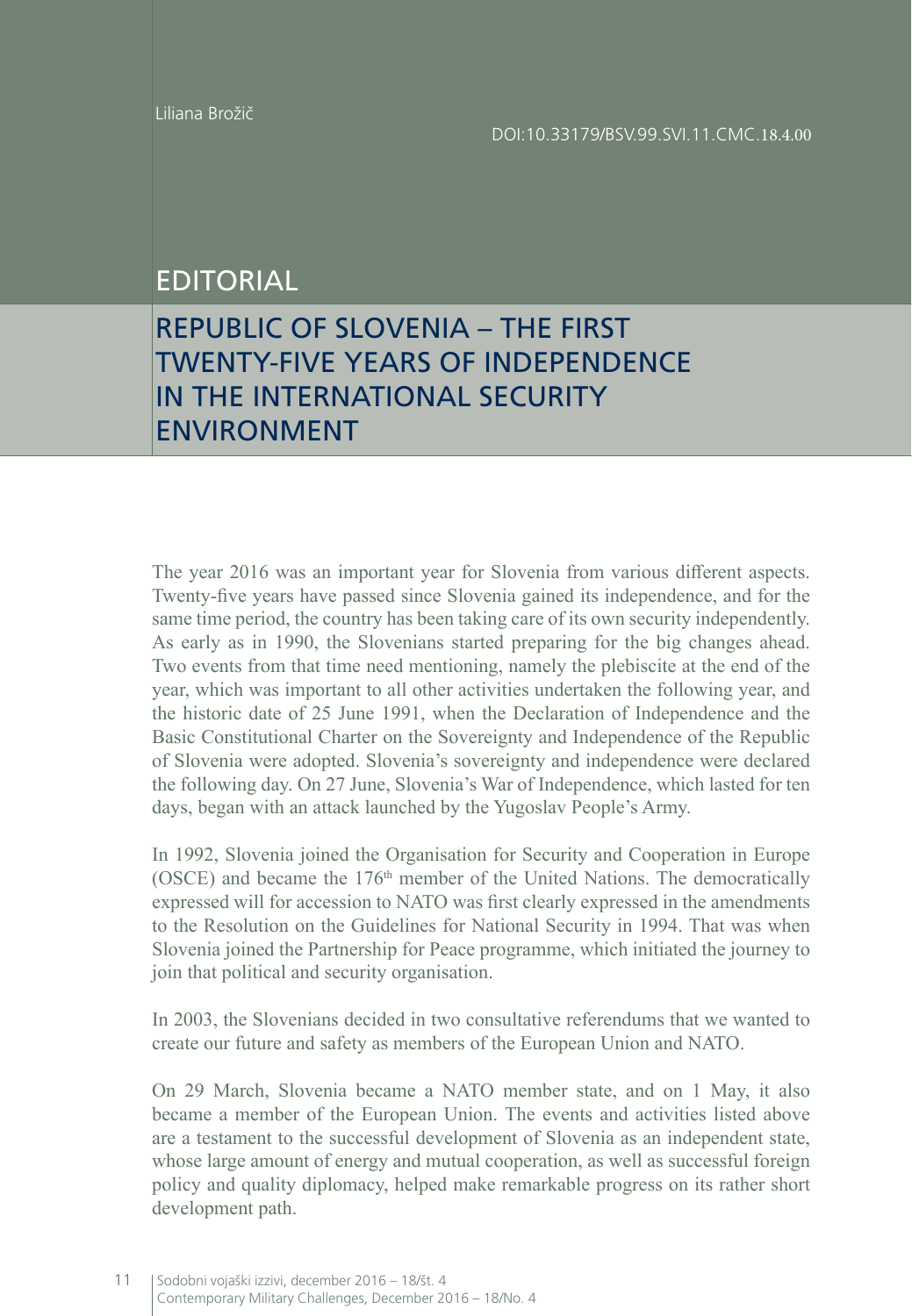Some above-mentioned activities from the fields of foreign policy and diplomacy also affect the fields of defence and armed forces. There have been numerous significant milestones in the development of the Slovenian Armed Forces.

On this occasion, I should mention 15 May 1991, when the first Slovenian conscripts started their military service on their home soil, namely in Ig near Ljubljana and in Pekre near Maribor. At the end of 1994, the Defence Act was adopted by a two-thirds majority vote, which, among other things, signified the end of the Territorial Defence and the beginning of the Slovenian Armed Forces with a capital S. In May 1995, the decision was taken to make 15 May the Day of the Slovenian Armed Forces.

In 1997, members of the Slovenian Armed Forces were deployed to the military and humanitarian ALBA operation for the first time. From then to the end of 2016, Slovenia contributed greatly to international security, since during that period, 11,357 members of the Slovenian Armed Forces were deployed to international operations and missions.

In 2003, the last generation of conscripts served their compulsory military service; after that, the Slovenian Armed Forces changed to a professional army with contractual reserves. A year later, when Slovenia became a member of NATO, the first members of the Slovenian Armed Forces left for the international ISAF operation and mission in Afghanistan.

Anton Grizold and Alojz Šteiner have written before on the subject of development periods of military defence after Slovenia gained independence. Šteiner divides the development of the Slovenian Armed Forces into four periods: the period between 1991 and 1994, which he calls the Territorial Defence period; the period between 1995 and 1999, which saw the reorganisation of the Slovenian Armed Forces and the beginning of international military cooperation; the period between 2000 and 2004, which he defines as the time of preparations for entry into NATO and the beginning of professionalisation and transformation of the Slovenian Armed Forces; and the period between 2005 and 2010, which was characterised by the integration into NATO and the European Union military structures, as well as the continuation of the transformation of the Slovenian Armed Forces. The time after 2011 and its characteristics have not been defined yet; however, it has undoubtedly been marked by the financial crisis, which has resulted in the reduction of funding for defence in most member states of the Alliance and the European Union. The Alliance has placed great importance on smart defence, niche capabilities and other activities, endorsed at the NATO Summits in Chicago in 2012, in Wales in 2014 and in Warsaw in 2016.

Several authors whose contributions have been published in the Contemporary Military Challenges have addressed topical issues after 2011, and thus contributed to the development of military defence contents. The same guidelines are followed in the current issue as well.